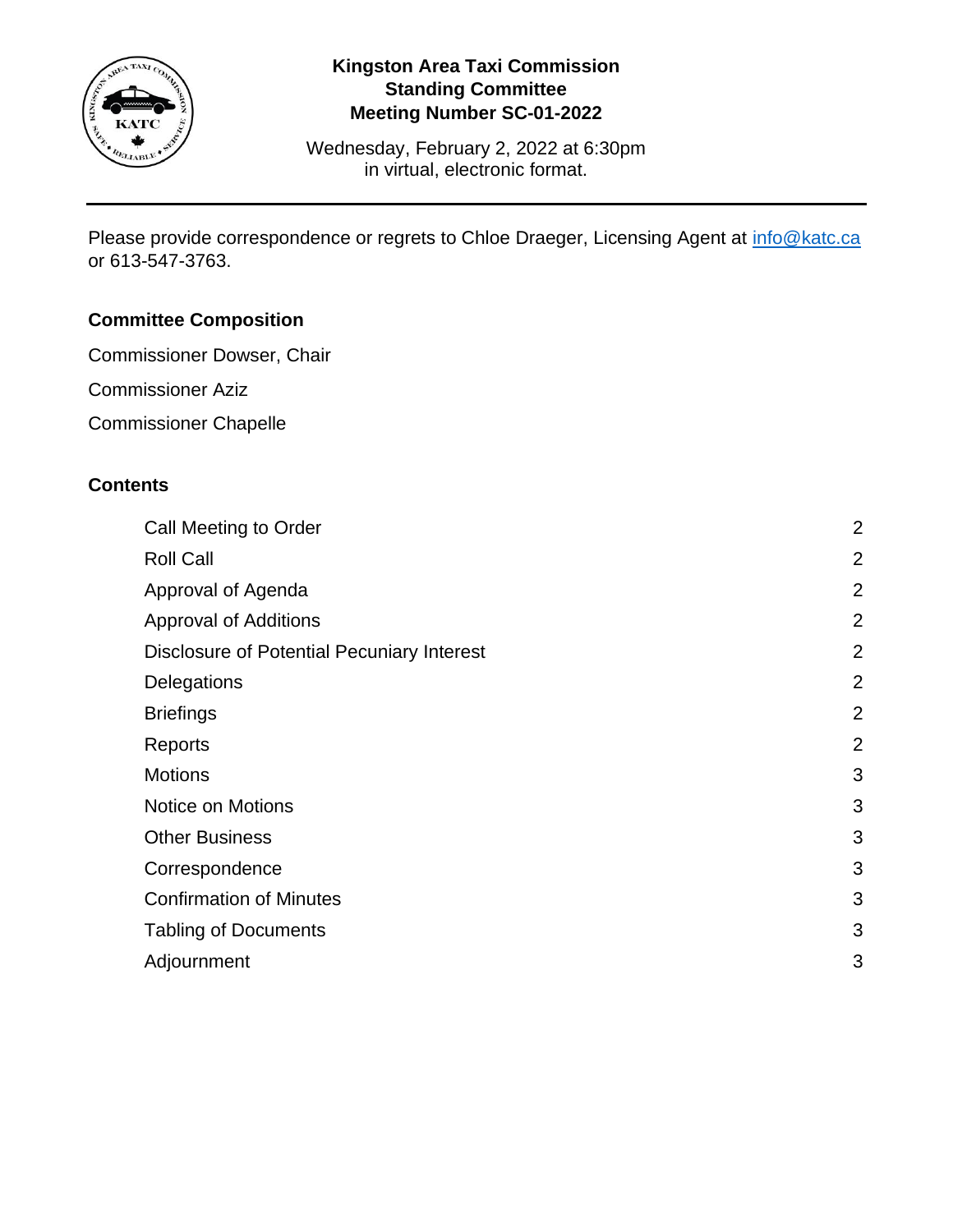

## **Kingston Area Taxi Commission Standing Committee Meeting Number SC-01-2022**

Wednesday, February 2, 2022

**\_\_\_\_\_\_\_\_\_\_\_\_\_\_\_\_\_\_\_\_\_\_\_\_\_\_\_\_\_\_\_\_\_\_\_\_\_\_\_\_\_\_\_\_\_\_\_\_\_\_\_\_\_\_\_\_\_\_\_\_\_\_\_\_\_\_\_\_\_\_\_\_\_\_**

Page **2** of **3**

<span id="page-1-0"></span>**Call Meeting to Order**

<span id="page-1-1"></span>**Roll Call**

<span id="page-1-2"></span>**Approval of Agenda**

<span id="page-1-3"></span>**Approval of Additions**

<span id="page-1-4"></span>**Disclosure of Potential Pecuniary Interest**

<span id="page-1-5"></span>**Delegations**

<span id="page-1-6"></span>**Briefings**

<span id="page-1-7"></span>**Reports**

**Report Number 01: Received from the Chairman, Commissioner Dowser (Recommend)**

Report Number 01

To all members of the Standing Committee:

The Chairman reports and recommends as follows:

**That** the Commission consent to the approval of the following items:

## **1. Taxi Plate Design and Validation Tag**

**That** the Standing Committee consent to the New Taxi Plate Design. **That** the Standing Committee consent to the New Validation Tag. **That** the Standing Committee consent to the budgeted production expense. **That** the Standing Committee submit these items as one motion to the Commission for

approval during the February 9, 2022, General Meeting of the Commission.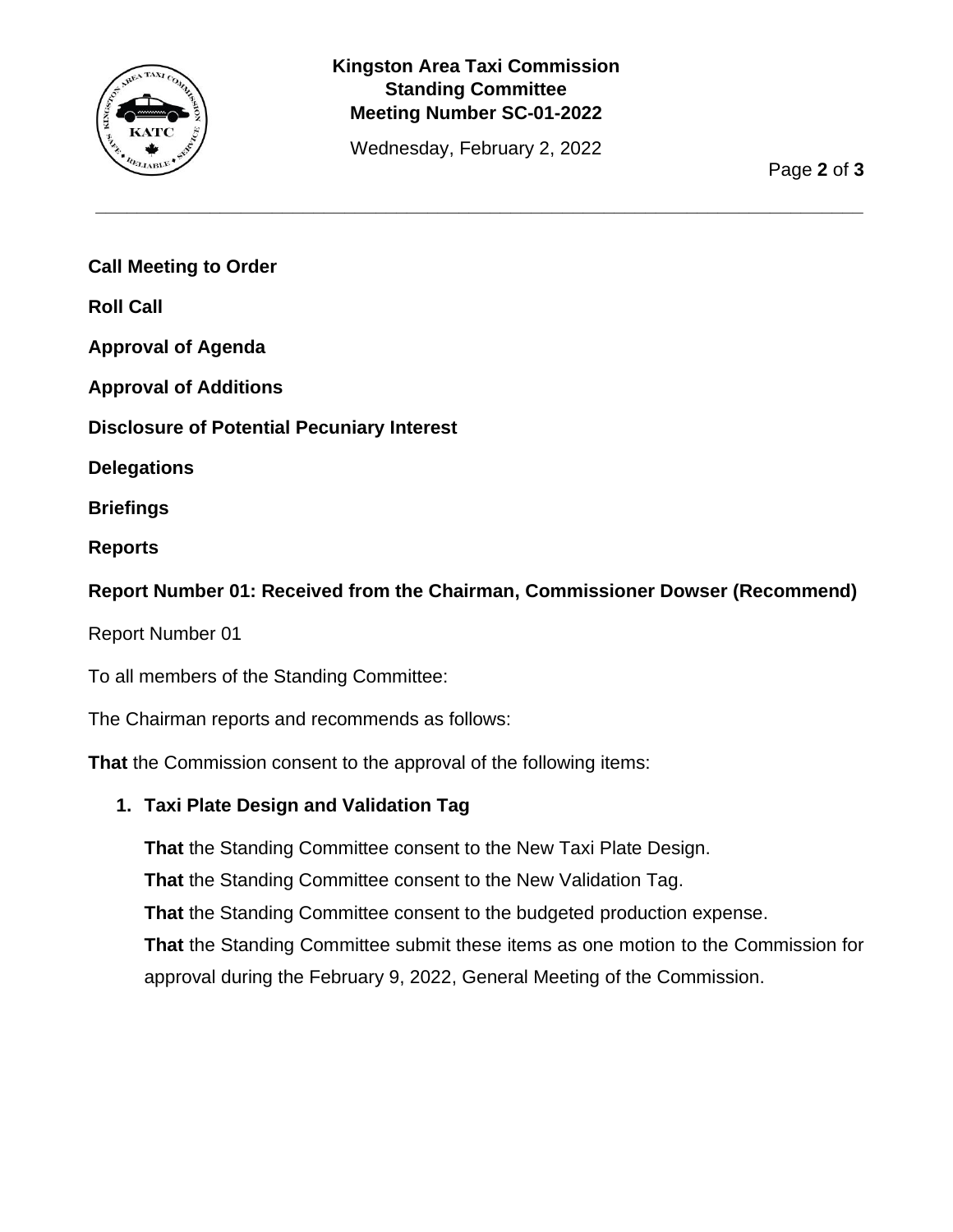

## **Kingston Area Taxi Commission Standing Committee Meeting Number SC-01-2022**

Wednesday, February 2, 2022

**\_\_\_\_\_\_\_\_\_\_\_\_\_\_\_\_\_\_\_\_\_\_\_\_\_\_\_\_\_\_\_\_\_\_\_\_\_\_\_\_\_\_\_\_\_\_\_\_\_\_\_\_\_\_\_\_\_\_\_\_\_\_\_\_\_\_\_\_\_\_\_\_\_\_**

Page **3** of **3**

<span id="page-2-0"></span>**Motions**

<span id="page-2-1"></span>**Notice on Motions**

<span id="page-2-2"></span>**Other Business**

<span id="page-2-3"></span>**Correspondence**

#### <span id="page-2-4"></span>**Confirmation of Minutes**

**That** the Minutes of the Standing Committee Meeting Number 12D-2021, held Thursday January 6, 2022, be confirmed.

(Distributed to all Members of the Committee on January 28, 2022)

#### <span id="page-2-5"></span>**Tabling of Documents**

<span id="page-2-6"></span>**Adjournment**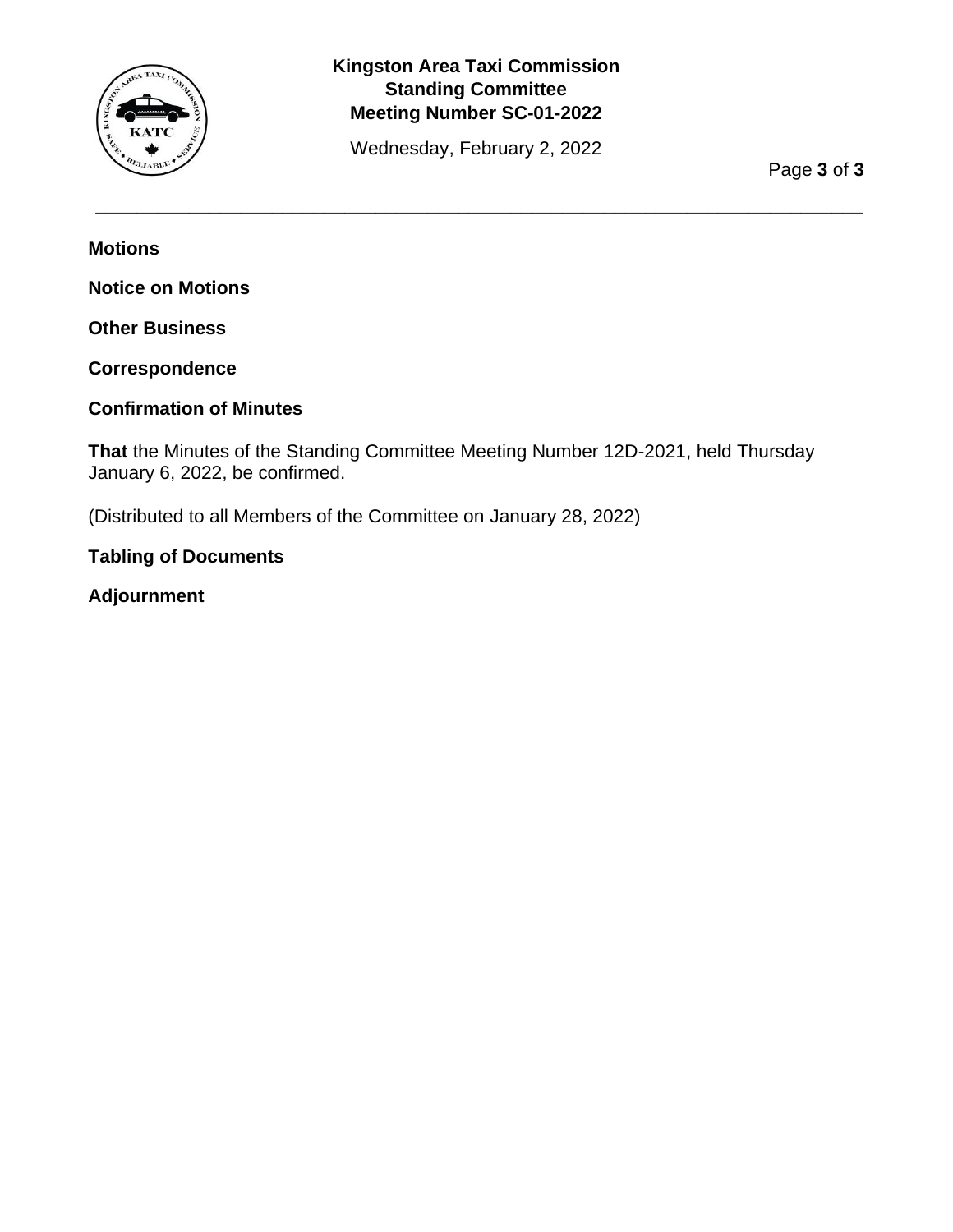

| To:                    | Members of the Standing Committee                            |
|------------------------|--------------------------------------------------------------|
| From:                  | Commissioner Dowser, Chairman, Kingston Area Taxi Commission |
| <b>Resource Staff:</b> | ΝA                                                           |
| Date of Meeting:       | February 2, 2022                                             |
| Subject:               | Taxi Plate Design and Validation Tag                         |

### **Commission Strategic Plan Alignment:**

Theme: Corporate Business

Goal: See above

#### **Executive Summary:**

This report provides the details and reasoning regarding the necessity to alter the current Taxi Plates and addition of a Validation Tag. Many of the design changes considered were to address areas of concern such as to deter counterfeit Taxi Plates being produced, adding a higher level of visibility, adding a layer of Public Safety, and to assist Commission Enforcement Officers.

New Taxi Plate Design includes (Vinyl):

- 1. The addition of multi-layered colour.
- 2. The addition of graphics and/or logos.
- 3. The addition of alpha-characters to plate number.
- 4. The addition of a Serial Number.
- 5. The addition of a QR Code.
- 6. The addition of a placeholder for a Validation Tag.
- 7. The addition of outdoor rated lamination.

New Validation Tag includes (Reflective Vinyl):

- 1. Month and Year of Plate Expiry ("Good Through")
- 2. Month and Year based Colour Coding.
- 3. Serial Number.

Costs:

Below is a listing of production costs associated with production of both the New Taxi Plate and New Validation Tag:

New Taxi Plate: \$3.68 each Validation Tag: \$2.63 each Total: \$6.31